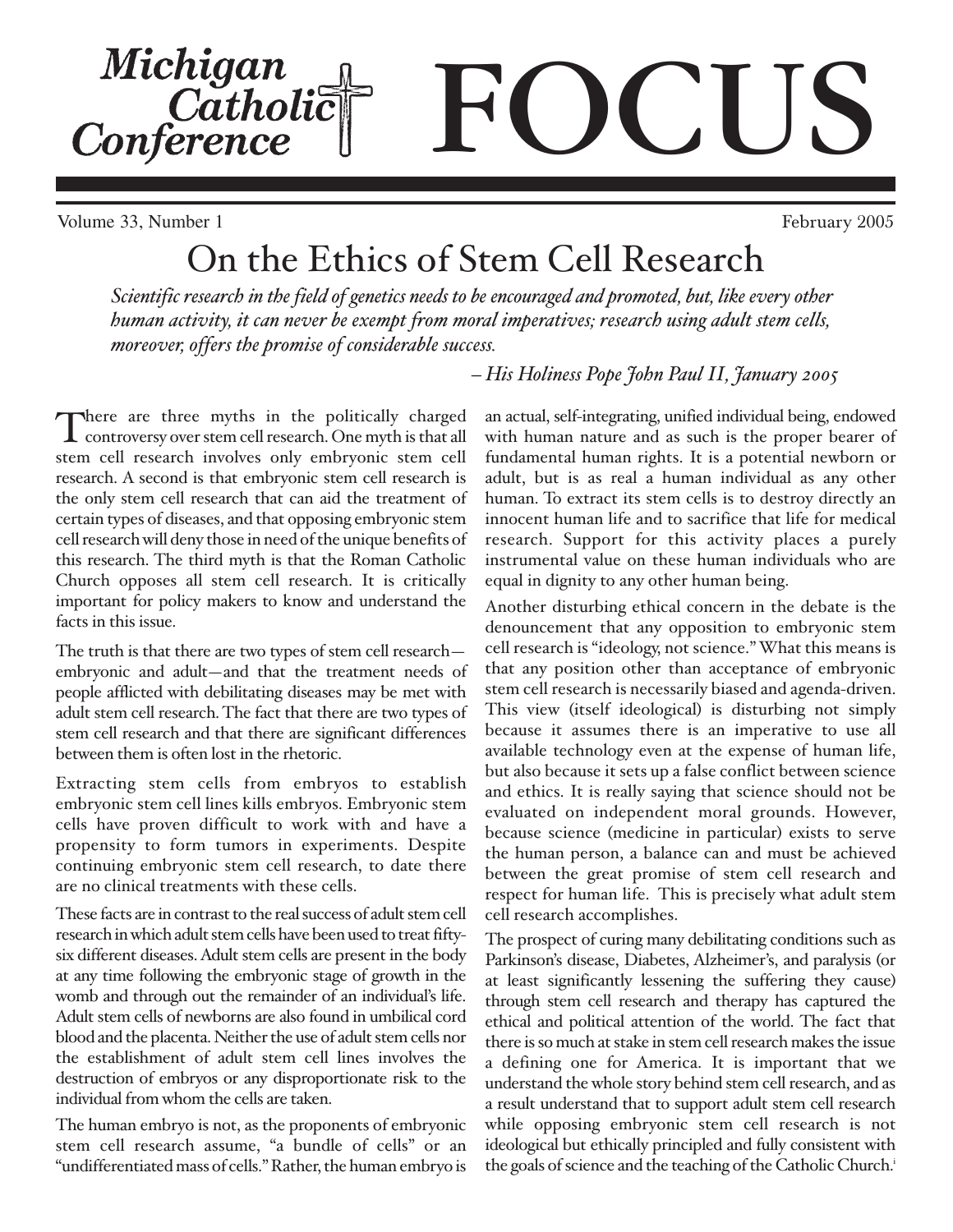## The Church Addresses Human Life & Stem Cell Research

"Since it must be treated from conception as a person, the embryo must be defended in its integrity, cared for, and healed, as far as possible, like any other human being."

#### **– Catechism of the Catholic Church, paragraph 2274**

"No objective, even though noble in itself, such as a foreseeable advantage to science, to other human beings or to society, can in any way justify experimentation on living human embryos or fetuses, whether viable or not, either inside or outside the mother's womb. To use human embryos or fetuses as the object or instrument of experimentation constitutes a crime against their dignity as human beings having a right to the same respect that is due to the child already born and to every human person."

#### **– Donum Vitae, Congregation for the Doctrine of the Faith, 1987**

"The deliberate decision to deprive an innocent human being of his life is always morally evil and can never be licit either as an end in itself or as a means to a good end. It is in fact a grave act of disobedience to the moral law, and indeed to God himself, the author and guarantor of that law; it contradicts the fundamental virtues of justice and charity."

#### **– Evangelium Vitae, On the Value and Inviolability of Human Life, 1995**

"There are no lives that are not worth living; there is no suffering, no matter how grave, that can justify killing a life; there are no reasons, no matter how noble, that make plausible the creation of human beings, destined to be used and destroyed."

#### **– His Holiness Pope John Paul II, November 9, 2004**

"Indeed, society must be very careful when it puts its hand on the switch of life. By design or default, we could easily begin a dangerous journey down the 'slippery slope.' Embryonic stem cell research points down that path. And, by appropriating taxpayers' money for such experiments with human life, our elected officials would make all of us unwitting partners along the way."

**– His Eminence Adam Cardinal Maida, Archbishop of Detroit, July 19, 2001**

### Important Questions & Answers Regarding Stem Cell Research<sup>ii</sup>

**Q:** What is a stem cell?

**A:** A stem cell is a relatively unspecialized cell that, when it divides, can do two things: make another cell like itself, or make any of a number of cells with more specialized functions. For example, just one kind of stem cell in our blood can make new red blood cells, or white blood cells, or other kinds – depending on what the body needs. These cells are like the stem of a plant that spreads out in different directions as it grows.

**Q:** Is the Catholic Church opposed to all stem cell research?

**A:** Not at all. Most stem cell research uses cells obtained from adult tissue, umbilical cord blood, and other sources that pose no moral problem. Useful stem cells have been found in bone marrow, blood, muscle, fat, nerves, and even in the pulp of baby teeth. Some of these cells are already being used to treat people with a variety of diseases.

- **Q:** Why is the Church opposed to stem cell research using the embryo?
- **A:** Because harvesting these cells kills the living human embryo. The Church opposes the direct destruction of innocent human life for any purpose, including research.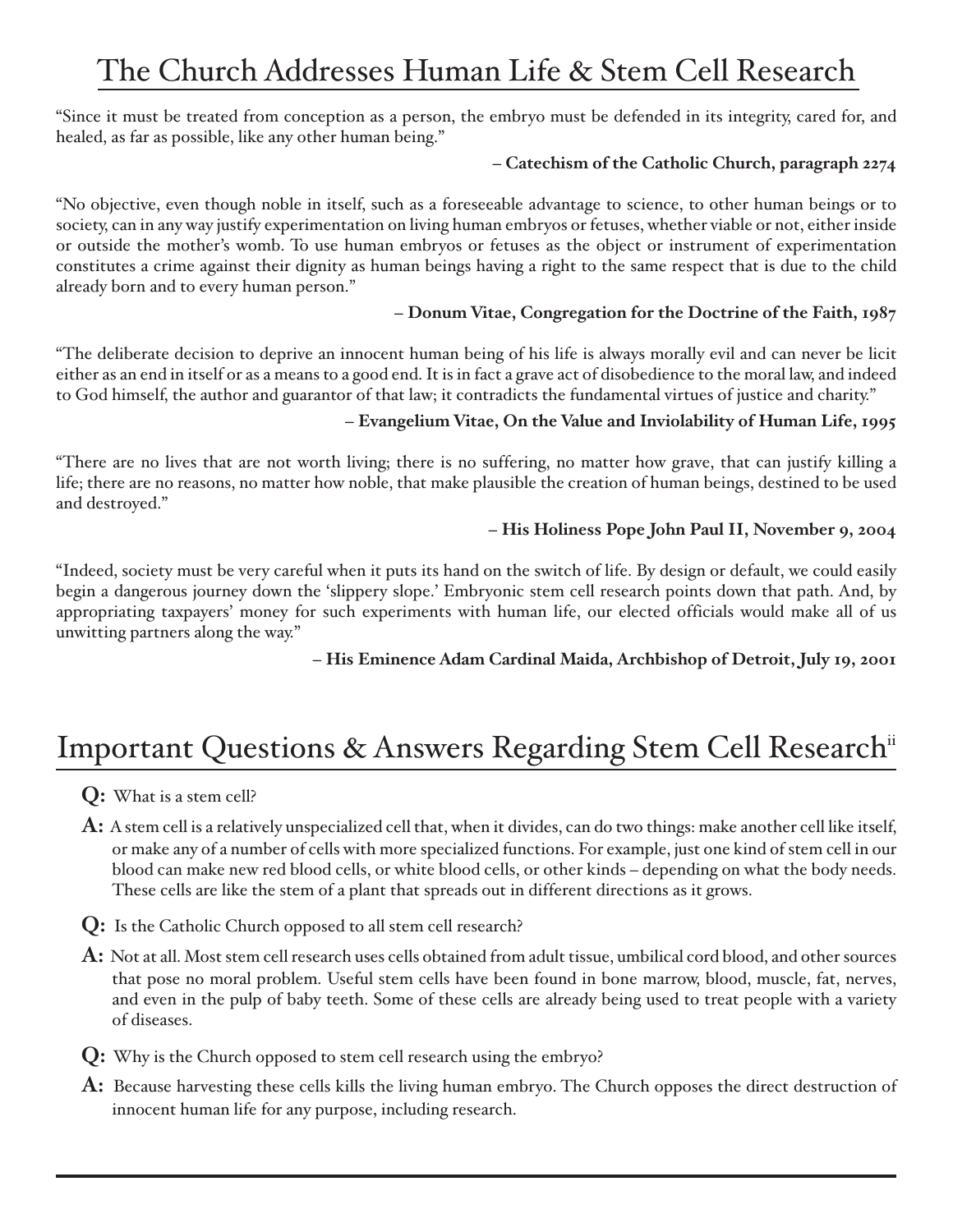- **Q:** If some human embryos will remain in frozen storage and ultimately be discarded anyway, why is it wrong to try to get some good out of them?
- **A:** In the end we will all die anyway, but that gives no one a right to kill us. In any case, these embryos will not die because they are inherently unable to survive, but because others are choosing to hand them over for destructive research instead of letting them implant in their mother's womb. One wrong choice does not justify an additional wrong choice to kill them for research, much less a choice to make taxpayers support such destruction. The idea of experimenting on human beings because they may die anyway also poses a grave threat to convicted prisoners, terminally ill patients, and others.
- **Q:** Haven't doctors, scientists and commentators said that embryonic stem cell research will lead to the cure of many diseases?
- **A:** Some have made this claim, but in fact this is largely speculation. Embryonic stem cells have never treated a human patient, and animal trials suggest that they are too genetically unstable and too likely to form lethal tumors to be used for treatment any time soon. Years ago it was said that stem cells from embryos would be the most useful because they are so fast growing and versatile, able to make virtually any kind of cell. But those advantages become disadvantageous when these cells make tumors, creating a condition worse than the disease.

*Opposition to embryonic stem cell research is not strictly a Catholic concern, nor is it particularly a Christian concern.*

- **Q:** Is the Church telling us to choose the lives of embryos over the lives of suffering patients?
- **A:** No. It is calling us to respect both, without discrimination. We must help those who are suffering, but we may not use a good end to justify an evil means. Moreover, treatments that do not require destroying any human life are at least as promising – they are already healing some conditions, and are far closer to healing other conditions than any approach using embryonic stem cells. The choice is not between science and ethics, but between science that is ethically responsible and science that is not.
- **Q:**What is human cloning and how is it related to stem cell research?
- **A:** In human cloning, the DNA from the nucleus of a person's body cell is inserted into an egg whose own genetic material has been removed, and the egg is then stimulated to begin embryonic development. The resulting cloned embryo would genetically be an almost identical twin to the person supplying the body cell. This research overlaps with the stem cell issue. That is, human cloning might be done to create an embryo who will be destroyed to provide stem cells genetically matched to a patient, so the cells will not be rejected as foreign tissue. But some cloning research is done for other purposes – for example, to create embryos with devastating illnesses from the body cells of sick patients, to study the early progress of that disease. Most embryonic stem cell research involves embryos created by in vitro fertilization, not cloning.
- **Q:**Why does the Church oppose human cloning?
- **A:** Cloning is a depersonalized way to reproduce, in which human beings are manufactured in the laboratory to preset specifications. It is not a worthy way to bring a new human being into the world. When done for stem cell research, it involves the moral wrong of all embryonic stem cell research (destroying an innocent human life for possible benefit to others) plus an additional wrong: It creates human beings solely in order to kill them for their cells. This is the ultimate reduction of a fellow human being to a mere means, to an instrument of other people's wishes.
- **Q:** Has research using adult stem cells ever accomplished anything?
- **A:** Thousands of lives have been saved by adult stem cells most often in the form of "bone marrow transplants" for leukemia and other conditions (where the active ingredient in the bone marrow is stem cells.) Today, adult stem cells have been used to help people with Parkinson's disease, spinal cord injury, sickle-cell anemia, heart damage, corneal damage, and dozens of other conditions. The danger is that this progress toward cures will be halted or slowed by campaigns that divert attention and resources toward embryonic stem cell research.